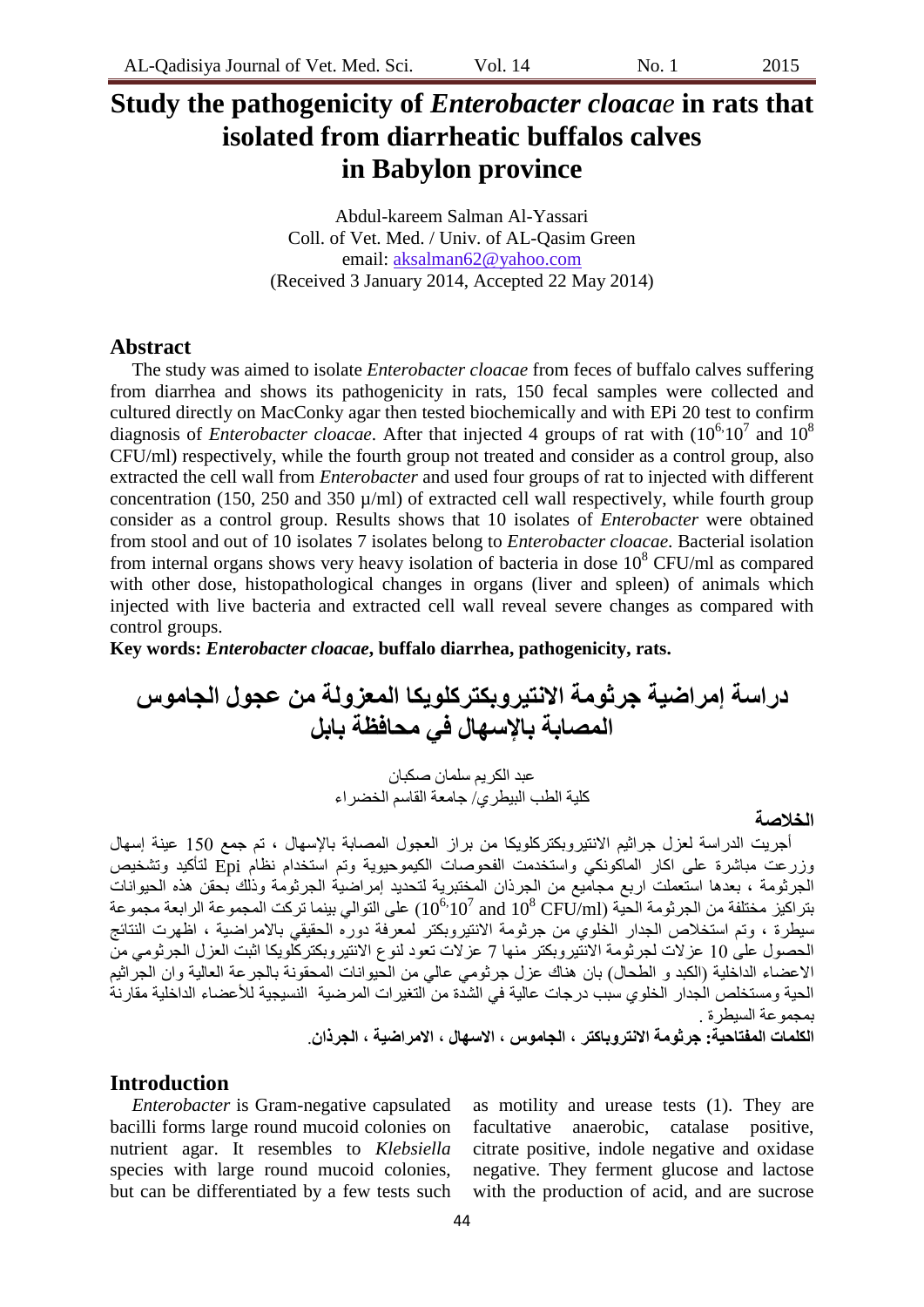positive. The organisms are distributed in water, soil, sewage, dairy products and vegetables. They are a part of the commensal enteric flora and usually are not pathogenic (2). *Enterobacter aerogenes*, E*. Cloacae* and *E. sakazakii* are commonly encountered *Enterobacter* spp. in most clinical specimens. *E. cloacae* infected buffalo and causing diarrhea (3). These three species are differentiated by urease test and pigment production. *E. cloacae* are urease positive while the other two are negative (3). *E*. *sakazakii* produces yellow pigment which differentiates it from the other two species. However, some strains are known to produce Shiga-like toxin*. Enterobacter* species have also been associated with nosocomial infections and a variety of opportunistic infections involving the urinary and respiratory tracts, and cutaneous wounds (4). *E. sakazakii* which is a pigmented strain. *E. cloacae* have been encountered in several cases of meningitis, bacteremia and sepsis in human and animals (5). It has also been associated with outbreak of necrotizing enterocolitis associated with the strain in powdered milk formula, and fatality rate is as high as 75 %. (6). Enterobacter organisms cause significant morbidity and mortality. They can also cause community acquired infections resulting in endocarditis, intraabdominal infections, septic arthritis, osteomyelitis and ophthalmic infections risk factors for nosocomial infections include hospitalization for more than 2 weeks (7).

### **Materials and methods**

Hundred and fifty fecal samples were collected from buffalo calves suffering from diarrhea in Babylon province.

#### **1-Culture:**

Fecal samples were cultured directly on MacConky agar at 37C°/24hrs. for isolation of bacteria. Then Enterobacter growth was identified by staining the bacteria with Gram stain, biochemical tests and by using the Epi 20 test (8).

## **2-Pathogenicity of bacteria:**

Preparation of the bacterial suspension from the isolated bacteria was made using McFarland tubes (9). Four groups (5 rats for each) of rats by s/c methods were used, first

group was inoculated with  $1\times10^6$  CFU/ml, second group infected with  $1\times10^{7}$  CFU/ml and third group infected with  $1\times10^{8}$ CFU/ml, while the fourth group as a control group and given Phosphate Buffer Saline, after bacterial inoculation the rats were sacrificed and the many swabs were taken from (liver and spleen), bacterial isolation from the internal organ were carried from the animals at day 7 post infection, the samples cultured on Brian Heart Infusion Agar and incubated at 37c° for 2 days.

#### **3-Extraction cell wall of bacteria:**

1-The cell wall was extracted according to (10), after that evaluated the carbohydrate content in the extracted cell wall according to (11), and measure the protein content according to (12).

2. Measurement the LD50 of cell wall extracted:

Four groups (5 mice for each group) of mice were used, inoculated intraperitonialy with (350, 250 and 150  $\mu$ /ml) concentration for each group, while control group injected with phosphate buffer saline. After one week LD50 was measured according to  $(13)$ .

#### **4-Pathological study:**

macroscopic examination (gross): postmortem examinations were done for all animals. The macroscopic appearance was recorded to detect any abnormal gross changes in the internal organs, including location, color, size, shape, consistency and appearance of cut section.

### **5-Histopathological examination:**

Specimens (1cm) were taken from internal organs include spleen, liver, lung, and kidney. the tissues were kept in 10% formalin solution immediately after removal and the histopathological changes were observed under light microscope according to  $(14)$ .

#### **Results**

Out of 150 fecal samples, ten samples were positive for Enterobacter. Out of the ten, 7 samples were positive for *E. cloacae* when cultured on MacConky Agar (where lactose ferment on MacConky Agar), with smooth, round and mucoid colonies. Enterobacter were positive for catalase, VP, citrate utilization and give acid results on TSI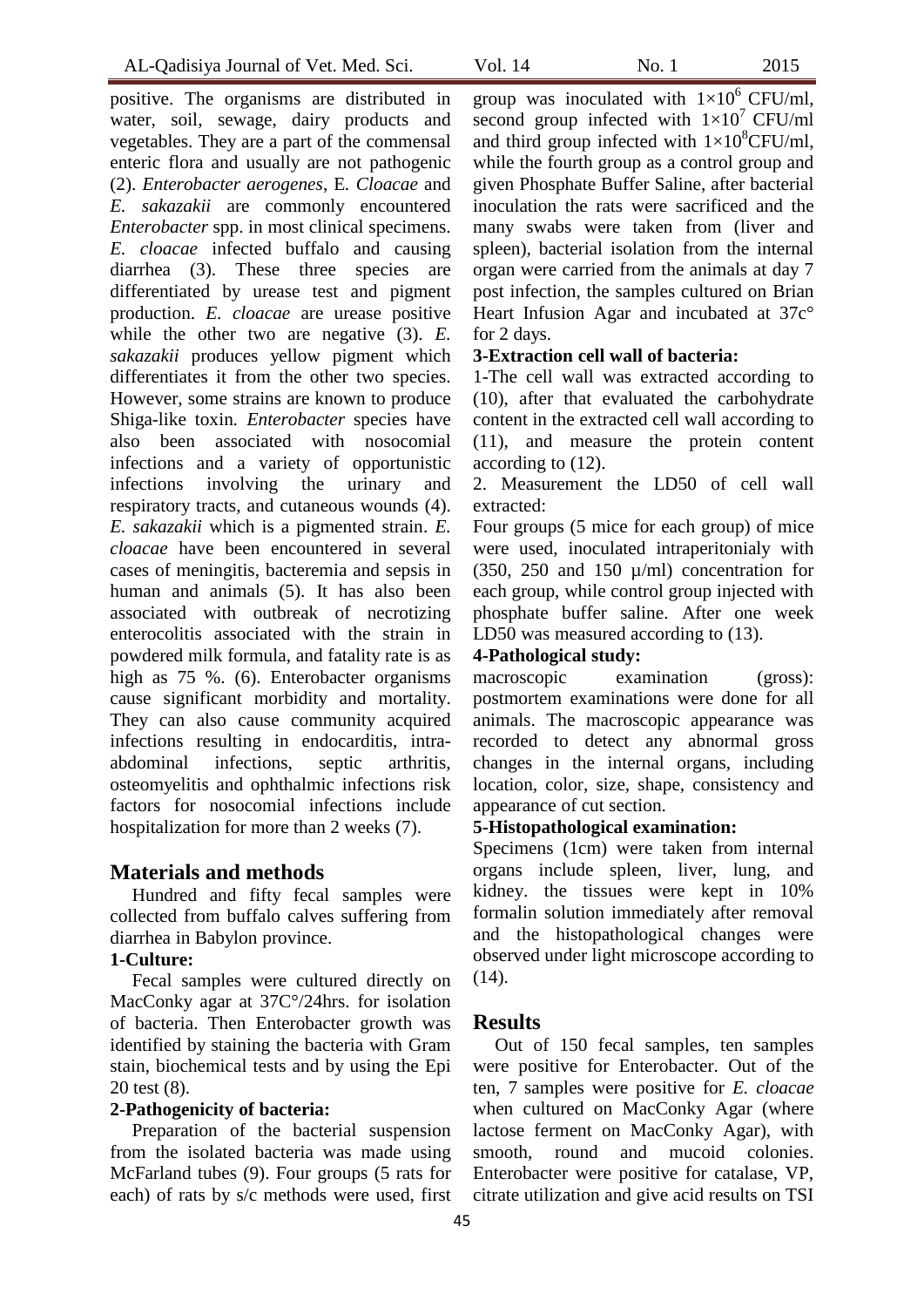with CO2 production and negative for H2S, oxidase, indol and MR. All strains were motile as well as all strains unproduced for hemolysin on blood Agar. Protein concentration of extracted cell wall was 5.97 mg/ml and CHO of extracted cell wall was 0.20 mg/ml, also when determine the LD50 of extracted cell wall show only 2 animals dead in first group that inoculated with 350µ/ml, while other animals showed

**Table (1) shows results of** *E. Cloacae* **isolation from internal organs of infected rats.**

| Group        | No.            | Spleen  | Liver    | Kidney  | Urinary<br>bladder |
|--------------|----------------|---------|----------|---------|--------------------|
| I            | 1              | $+++$   | $+++++$  | $^{+}$  | $+++$              |
|              | $\overline{2}$ | $++$    | $^{++}$  | $^{+}$  | $^{+}$             |
|              | 3              | $++$    | $^{+}$   | $++$    |                    |
|              | 4              | $++$    | $^{+}$   | $+$     | $++$               |
| $\mathbf{I}$ | 1              | $+++++$ | $+++++$  | $++$    | $++++$             |
|              | $\overline{c}$ | $+++++$ | $^{+++}$ | $+++$   | $+++$              |
|              | 3              | $+++$   | $^{+}$   | $+++$   | $^{+}$             |
|              | 4              | $++++$  |          | $^{+}$  | $+++$              |
| Ш            | 1              | $+++$   | $+++++$  | $+++$   | $+++$              |
|              | 2              | $+++$   | $+++++$  | $+++$   | $++++$             |
|              | 3              | $+++$   | $+++++$  | $++$    | $+++$              |
|              | 4              | $++++$  | $+++$    | $^{++}$ | $^{++}$            |
| IV           | 1              | $^{+}$  |          |         |                    |
|              | 2              |         |          |         |                    |
|              | 3              |         |          |         |                    |
|              | $\overline{4}$ |         |          |         |                    |

**+++ = moderate (11-15) colonies, ++++ = heavy (16-20) colonies, +++++ = very heavy (more than 20) colonies.**

emaciation, loss of appetite, dullness and weakness. Results showed that bacterial isolation from internal organ were greatly heavy in animals inoculated with  $1\times10^{8}$ CFU/ml, heavy in animals inoculated with $1\times10^{7}$ CFU/ml and moderate to mild in animals inoculated with $1\times10^{6}$ CFU/ml respectively, table (1). Histopathological examination of animal infected with Enterobacter showed inflammatory cells infiltration in the interstitial tissue of lung and in the lumen of the alveoli mainly macrophages, lymphocytes also few neutrophils in less, as well as there was severe centrilobular congestion and hepatocellular necrosis of liver, the lumen of the blood vessels contain inflammatory cells mainly neutrophils and macrophages (fig.1). While the changes in spleen were acute congestion of the red pulp, infiltration of macrophages, plasma cells and few neutrophils throughout white and red pulp as well as depletion of the splenic follicle and deposition of amyloid like substance (fig. 2). Histopathological changes of animals injected with extracted cell wall were extended in sinusoid, edema, degeneration and hemorrhage in liver tissue (fig. 3), while spleen tissue were showed enlargement of white pulp with accumulation of giant cells, neutrophil and lymphocytes (fig. 4).



**Fig.(1): Cross section of rat liver infected with** *E. Cloacae***, Shows infiltration of inflammatory cells (macrophages) (black arrow), hepatocellular necrosis of liver (white arrow), and edema (blue arrow). (H&E) 400X.** 



**Fig. (2): Section of rat spleen infected with** *E. Cloacae* **shows depletion of the splenic follicle and deposition of amyloid like substance (black arrow) (H&E) 400X.**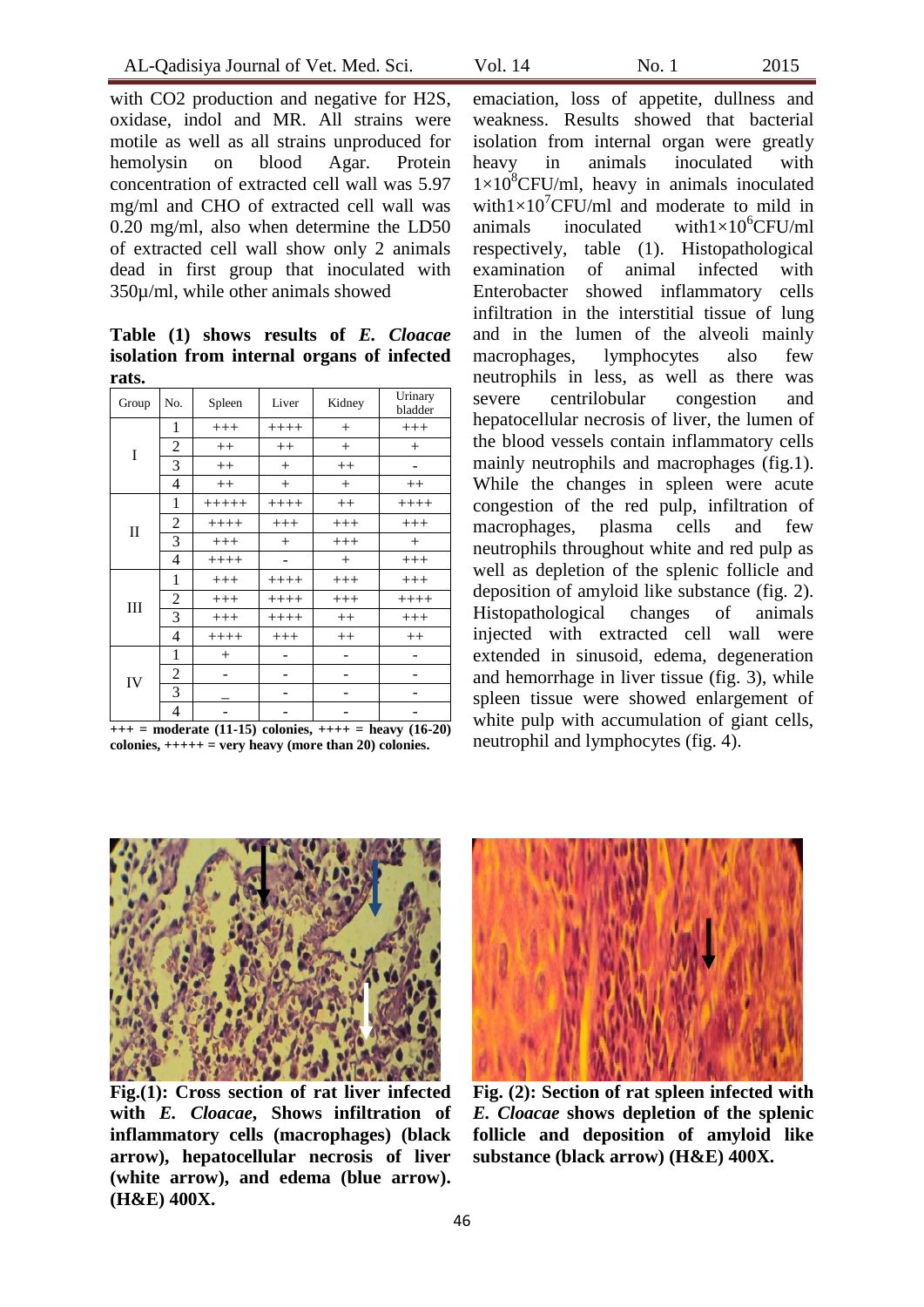

**Fig. (3): Section of rat liver injected with extracted cell wall shows degeneration and hemorrhage in liver tissue (white arrow), and inflammatory cells (black arrow). H&E (100X)**.

### **Discussion**

*E. Cloacae* are isolated from diarrheatic fecal samples. It is known to be associated with a variety of opportunistic infections (15). The growth culture of *Enterobacter* seen in this study resembles that reported by (9). *E. Cloacae* are positive for urease test which can differentiate it from *E*. *aerogenes*. Results declare heavy bacterial isolates from internal organs (liver, spleen, and lung) of rats injected with more than  $1\times107$ CFU/ml as a compared with control group and animals injected with small dose of bacteria, therefore reveal the role of live bacteria in invasiveness and multiplication in internal organs as that reported by (16), also *Enterobacter* can produce extracellular enzymes that have role in pathogenesis. Adhesive properties may be important in the establishment or maintenance of bacterial infections. Adhesive enzyme often hemagglutinins (HA) may or may not be located on fimbriae. Most strains of *Enterobacter* produce a mannose sensitive hemagglutinin (MS-HA) associated with type 1 fimbriae, i.e., thick, channeled fimbriae of external diameter 7 to 8 nm. These fimbriae

**Fig. (4): Section of rat spleen injected with extracted cell wall shows enlargement of white pulp (white arrow) with accumulation of giant cells (blue arrow) and inflammatory cells (black arrow) (H&E) 100X.**

can be coated by type 1 fimbrial antiserum against *E. cloacae* 035 but not by type 1 fimbrial antiserum against *Klebsiella pneumonia* K55/1. Aerobactin is first isolated from a strain of *E. aerogenes* (then called "*Aerobacteraerogenes*") Aerobactin and cloacin DF13 bind to the same receptor sites located in the outer membrane (17). The histopathological results show severe histopathological changes including infiltration of inflammatory cells with necrosis of internal organs; also animals injected with extracted cell wall showed severe tissues changes of organs. The lipopolysaccharide from *E. Cloacae* (commonly found in cotton dust) can bind to the pulmonary lipid-proteinaceous lining material (surfactant) and alter its surface tension properties. This binding in the lung may change the physiological properties of surfactant and be a possible mechanism for the pathogenesis of byssinosis, an occupational respiratory disorder caused by the inhalation of cotton dust (18).

# **References**

- 1-Ye Y, Li JB, Ye DQ (2006) Enterobacter bacteremia: Clinical features, risk factors for multiresistance and mortality in a Chinese University Hospital. Infection. 34(5): 252-257.
- 2-Bauernfeind A, Stemplinger I, Jungwirth R, Giamarellou H (1996) Characterization of the

plasmidic beta-lactamase CMY-2, which is responsible for cephamycin resistance. Antimicrob Agents Chemother., 40(1): 221-224.

3-Thiolas A, Bollet C, La Scola B, Raoult D, Jean-Marie P (2005) Successive emergence of *Enterobacter aerogenes* strains resistant to